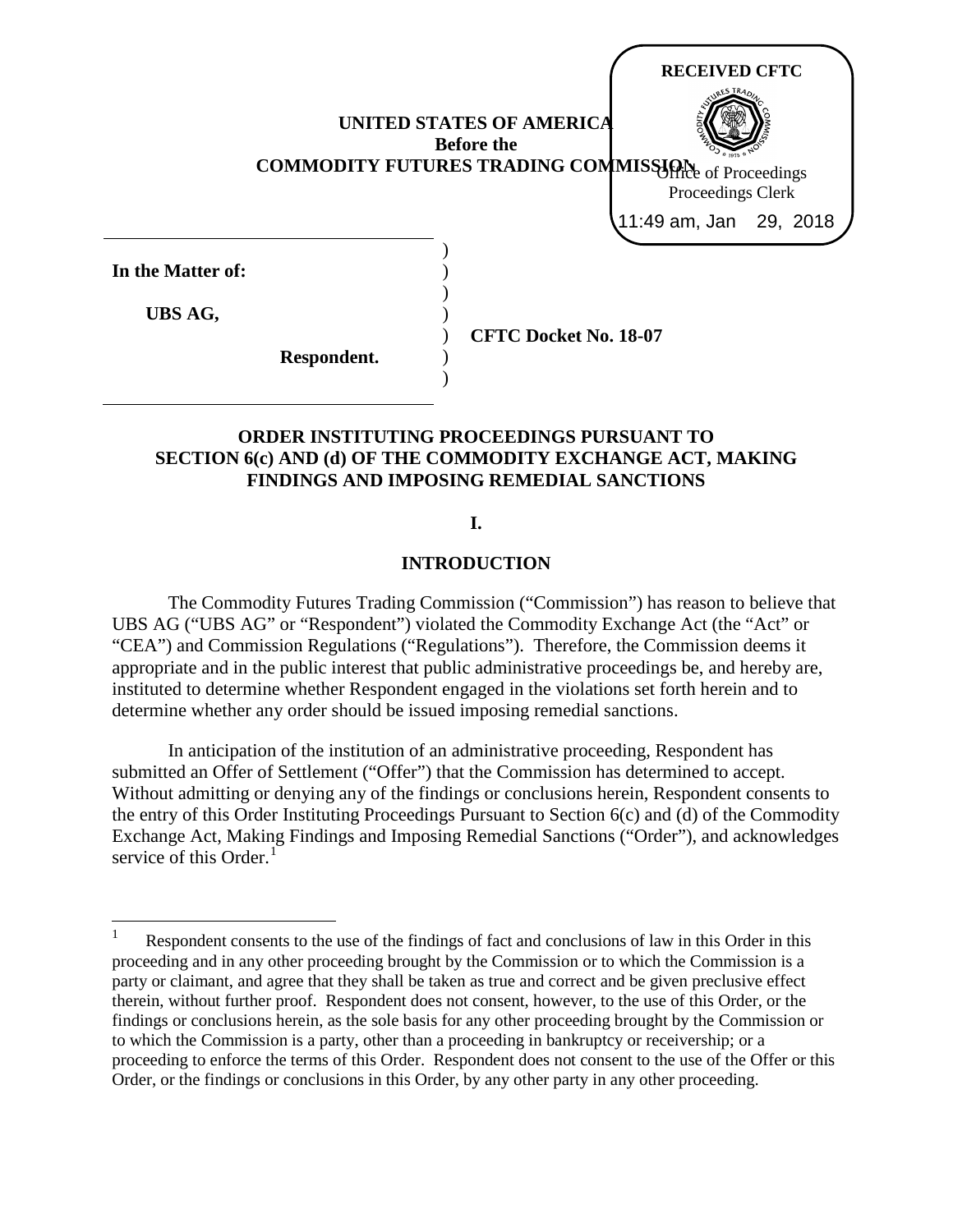### **II.**

### **FINDINGS**

The Commission finds the following:

#### **A. SUMMARY**

From January 2008 and continuing through at least December 2013 (the "Relevant Period"), UBS, by and through the acts of certain precious metals traders on the spot desk, attempted to manipulate the price of precious metals futures contracts by utilizing a variety of manual spoofing techniques. On numerous occasions throughout the Relevant Period, a number of UBS precious metals traders located in and outside the United States (collectively, the "Traders"), placed orders to buy or sell precious metals futures contracts, including gold and silver ("precious metals") with the intent to cancel the orders before execution. By and through the acts of these Traders, UBS engaged in unlawful spoofing.

On those occasions, UBS, by and through the acts of the Traders, intended to induce other market participants into buying and selling precious metals futures contracts. In engaging in the unlawful spoofing conduct, UBS, by and through the acts of the Traders, also intended to manipulate the prices of the precious metals futures contracts. UBS, by and through the acts of the Traders, sought to induce other market participants to fill the resting orders placed by the Traders at UBS on the opposite side of the market from the orders that they placed with the intent to cancel before execution.

Separately, on certain other occasions between December 2009 through February 2012, UBS, by and through the acts of one of the Traders, placed orders and executed trades with the intent of manipulating the price of precious metals futures contracts for the purpose of triggering customers' stop-loss orders.2 This UBS trader coordinated his trading with another precious metals trader at another large financial institution ("Financial Institution 1"). On those occasions, intentionally triggering stop-loss orders would have allowed the UBS trader to buy precious metals futures contracts at artificially low prices or sell precious metals futures contracts at artificially high prices, for the benefit of his proprietary trading.

\* \* \* \* \*

In accepting the Offer of Settlement, the Commission recognizes UBS's self-reporting and cooperation during the Division of Enforcement's ("Division") investigation of this matter, which is explained in more detail below. The Commission notes that UBS's self-reporting, cooperation and remediation, are being recognized in the form of a substantially reduced civil monetary penalty.

<sup>2</sup> A stop-loss order, or stop order, is an order that becomes a market order when a particular price level is reached. A sell stop is placed below the market; a buy stop is placed above the market.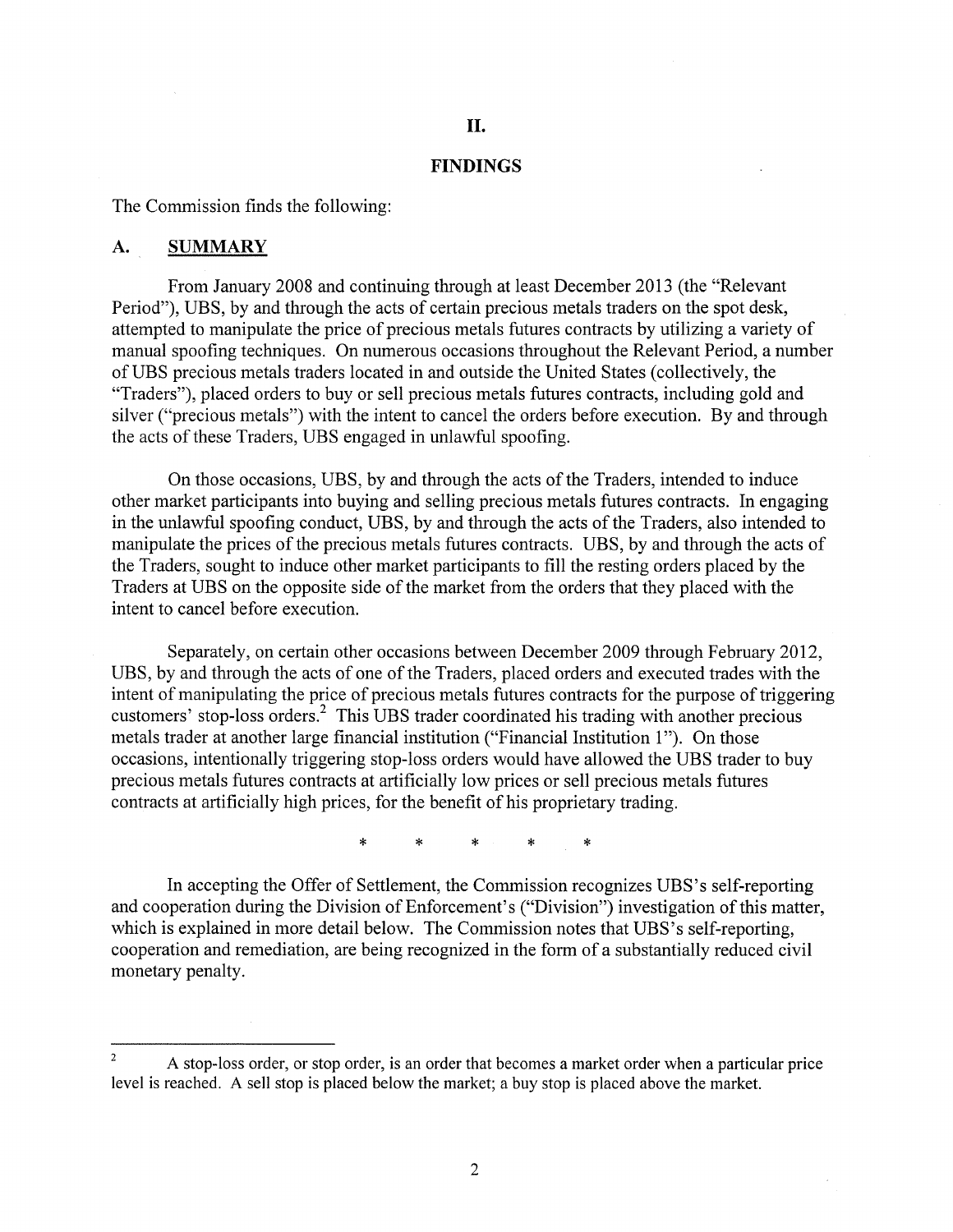## **B. RESPONDENT**

**UBS AG** ("UBS") is a Swiss banking and financial services company headquartered in Zurich and Basel, Switzerland, that provides investment banking, asset management and wealth management services for private, corporate and institutional clients worldwide. It has operations in over fifty countries, including the United States.

# **C. FACTS**

During the Relevant Period, UBS was engaged in precious metals trading, which included making markets and engaging in proprietary trading in, among other things, precious metals spot and futures markets. As part of UBS's business, Traders placed orders and entered into transactions for precious metals futures contracts traded on the Commodity Exchange, Inc. ("COMEX"), a futures exchange and designated contract market which is owned and operated by CME Group, Inc. ("CME"). UBS, by and through its Traders, traded precious metals futures contracts on behalf of the bank.

## **1. Spoofing and Attempted Manipulation**

UBS, by and through the acts of the Traders, placed bids or offers on COMEX with the intent to cancel before execution, thus attempting to manipulate the price of precious metals futures contracts by utilizing a variety of manual spoofing techniques.

Generally, the Traders placed relatively large bids or offers in the futures market with the intent to cancel before execution (the "spoof orders") after another smaller bid or offer (the "resting order") was placed on the opposite side of the same market. The Traders placed their spoof orders with the intent to create the false appearance of market depth, which the Traders believed and intended to create the impression of greater buying or selling interest than would have existed otherwise. The Traders placed such spoof orders with the intent to induce other market participants to fill their resting orders on the opposite side of the market from their spoof orders. In engaging in the spoofing conduct, the Traders also intended to manipulate the price of the relevant futures contract. Thereafter, the Traders cancelled the spoof orders after the resting orders were filled or when there was too great a risk of the spoof orders being executed.

During the Relevant Period, the Traders also discussed their efforts to spoof and attempts to manipulate the price of precious metals futures contracts in internal and external chats and electronic messages, as shown in the examples below.

On January 25, 2008, a UBS trader, Trader A, discussed trading activity with a trader, Trader B, who was employed by another large financial institution ("Financial Institution 1"). Trader A wrote: "hahaah", to which Trader B responded: *"u [mu]st have [a]bout gazillions ...*  and u spoof the sell." Trader A wrote: "we good ain<sup>[']</sup>t we", to which Trader B responded: "not very friendly." Trader A wrote further: "we never are ... u want a fr[ien]d ... get a dog ... ahahahah." (Emphasis added.)

On May 13, 2008, another UBS trader, Trader C, discussed trading activity with a trader employed by Financial Institution 1, Trader D. Trader D wrote: "TKU [thank you]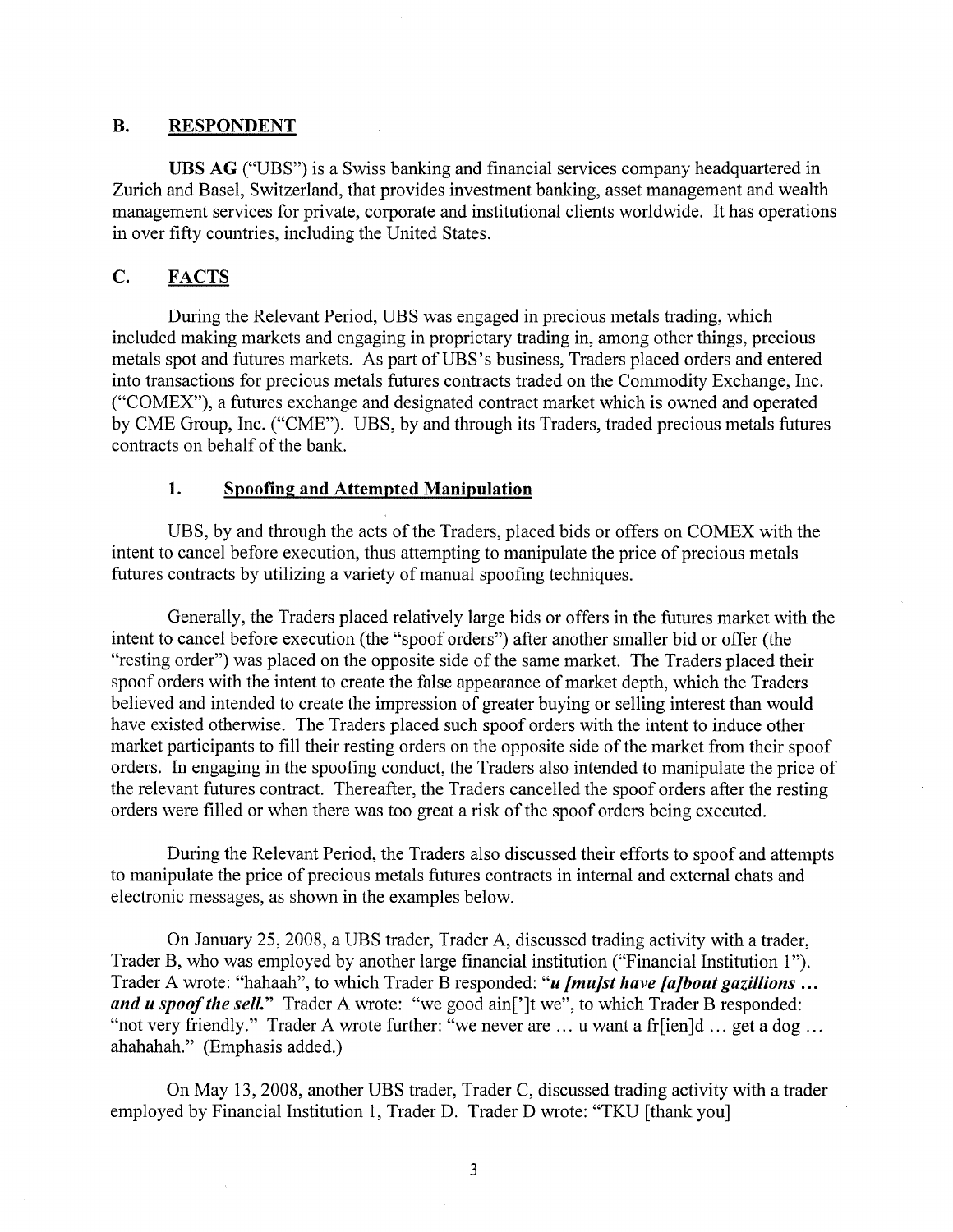SERG[E]ANT SPOOF ... [YO]UR NEW NAME [Trader C.]" Trader C responded: *"HAHA NEVER SPOFF [sic] ... SPOOF UNLESS I['MJ F ... "* Trader D responded: *"HAHAHAH YEA ... THEN I[']M F.....*" (Emphases added.)

Similarly, on November 27, 2009, Trader A and another trader, Trader E, who was employed by another large financial institution ("Financial Institution 2") discussed trading activity. Trader A stated in a chat: *"btw the silver i bought the other day was a bit of a spoof too* ... *we are all big boys aren['Jt we."* Trader E responded: "you mean t[he] ""cheapies"" you got from me? ... bastard." Trader A wrote further: *"hahahaha ... tlte spoofwasn['Jt designed just for [you].*" Trader E wrote: "and you hit a bid." Trader A responded: "that is nasty ... nono just pushed a bit then called out ... [c]an[']t be too obvious." (Emphases added.)

In another example, on April 30, 2010, another UBS trader, Trader F discussed trading activity with another UBS trader, Trader G. Trader F wrote: *"u gotta be quick with spoofs cause everyone else knows the trick too* ... *except for smaller shops* ... *and a/gos of course."* Trader F wrote further: "*u know i use[d] to do that is Stamford so i can get filled ... i'd be short 10k, show a bid/or 35 lots ... mkt chases it ... i shift it lower ... and lower."* (Emphases added.)

In another example, on August 2, 2010, Trader F was discussed trading activity with another UBS trader. Trader F wrote: *"u know when u were gone i did the regular bid/offer thing to spoof ... i got lifted twice haha* ... *think that trick is slowly starting to catch up."*  Trader F wrote further: *"sometimes* ... *but when i see stuff like that in the futures i been smacking it ... last time me and [Financial Institution JJ were doing that, worked in our favor."* (Emphases added.)

In a July 19, 2011 chat, Trader F discussed trading activity with another trader, Trader H, who was employed by Financial Institution 1 in Singapore. Trader F wrote: "u are short, u want me to ram up gold? ... haha." Trader H at Financial Institution 1 responded, "haha ... yes." Trader F wrote further: *''just sit on the bid ... let me spoof it for u* ... *don['Jt pay me on the futures."* (Emphasis added.)

As reflected in these communications and other evidence, the UBS Traders engaged in spoofing and attempted to manipulate the precious metals futures markets.

### **2. Attempted Manipulation Relating to Stop Loss Orders**

On certain other occasions, between December 2009 through February 2012, one UBS trader, Trader F, attempted to manipulate the price of precious metals futures contracts in a manner that could trigger customer stop-loss orders in the market in order to obtain a profit. Trader F coordinated this trading with Trader H at Financial Institution 1.

On certain occasions, a customer had a stop-loss order placed through UBS, and Trader F coordinated with Trader H at Financial Institution 1 to place orders and execute trades in an attempt to push the price up or down, as needed, in the precious metals futures markets in an attempt to trigger the customer's stop-loss order. On other occasions, Trader F would communicate with Trader H at Financial Institution 1 to determine the level in the market that customer stop-loss orders were resting at Financial Institution 1, and would coordinate their

4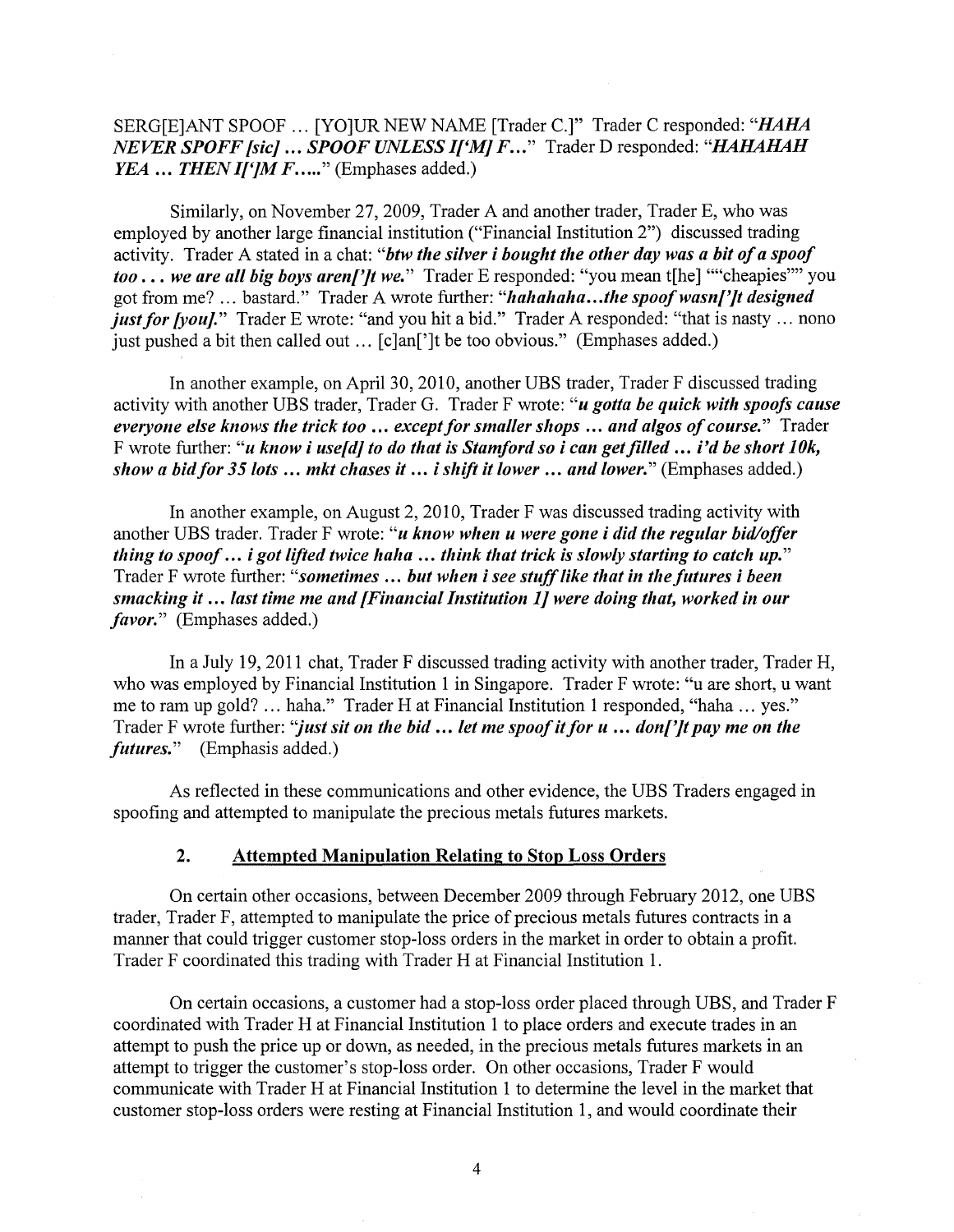precious metals futures trading also for the purpose of triggering the customer's stop-loss orders. Trader F engaged in this conduct intending to manipulate the prices of the precious metals futures contracts. Trader F executed trades with the understanding that his orders and trades had the ability to affect or influence prices. Trader F sought to benefit from the attempted manipulation by buying or selling futures contracts at prices that were artificially high or low.

Trader F and Trader H at Financial Institution 1 regularly discussed their attempts to manipulate through the stop loss manipulation strategies. Below are several examples of such chats.

On September 3, 2010, Trader F discussed trading to trigger stop loss orders with Trader H at Financial Institution 1: "...when u push for stops u can<sup>r</sup>/*t* wait for dip, u gotta hold the *bid and slowly push it up.*" Trader H responded: "haha true ... ok will see how the master does it." (Emphasis added.)

On November 18, 2010, Trader Hat Financial Institution 1 told Trader F, **"fl]** *have chunky stop at 27.35* ... *keep to urself."* Trader F told Trader H *"go get that chunky monkey,"*  to which Trader H responded, *"i am,"* and asked Trader F *"u wanna come on boar[d]?"* Trader F agreed and wrote, "*I'll get a 40 print for you*." Trader H responded by calling them "*the hunt brothers.*" In response, Trader F wrote, "*chill man, they went to jail.*" (Emphases added.)

In another example, on January 7, 2011, Trader H at Financial Institution 1 asked Trader F, via a chat, about the level in the market at which customer stop loss orders were resting. Trader H asked "where are ur stops ... i can hunt with u." A few minutes later, Trader F asked Trader H *"yo can u help me push silver down? ... im stuck with this stop damnit* ... *need a 72 print.*" When the market reached the stop level that they were seeking, Trader H told Trader F "there u go." After the trading sequence, Trader H wrote to Trader F "i *practice my hammer well right*," to which Trader F commented that "*i just need a 72 print haha*, *u really butched it.*" (Emphases added.)

On January 19, 2011, Trader F told Trader Hat Financial Institution 1 that he intends to get a "43 print" in platinum and tells him to "go long the plat[inum]." Trader H responded "loaded up some," and bought platinum futures contracts. Trader H then told Trader F, "i *help u print it."* A few minutes later, Trader F wrote, "get ready," and Trader H responded *"let me know* ... *when to let the proton cannon loose."* Shortly thereafter, Trader F wrote, "steady ... steady ... ok lets go." Trader H then bought more platinum futures contracts and wrote *"that was for the print ... can sell u* back."(Emphases added.)

On March 29, 2011, Trader F asked Trader Hat Financial Institution 1 for assistance in the gold futures market, asking Trader H to "*push it up*" because Trader F "*need[ed] a print.*" Trader F then told Trader H that he *"got it"* [i.e., the print]. A few minutes later, Trader F offered to sell Trader H gold futures contracts at an advantageous price *"cause u helped me for the print."* (Emphases added.)

On August 11, 2011, Trader F and Trader H at Financial Institution 1 were discussing coordination of stop loss manipulation and Trader H wrote "the 1 lot offer ... is so powerful ... i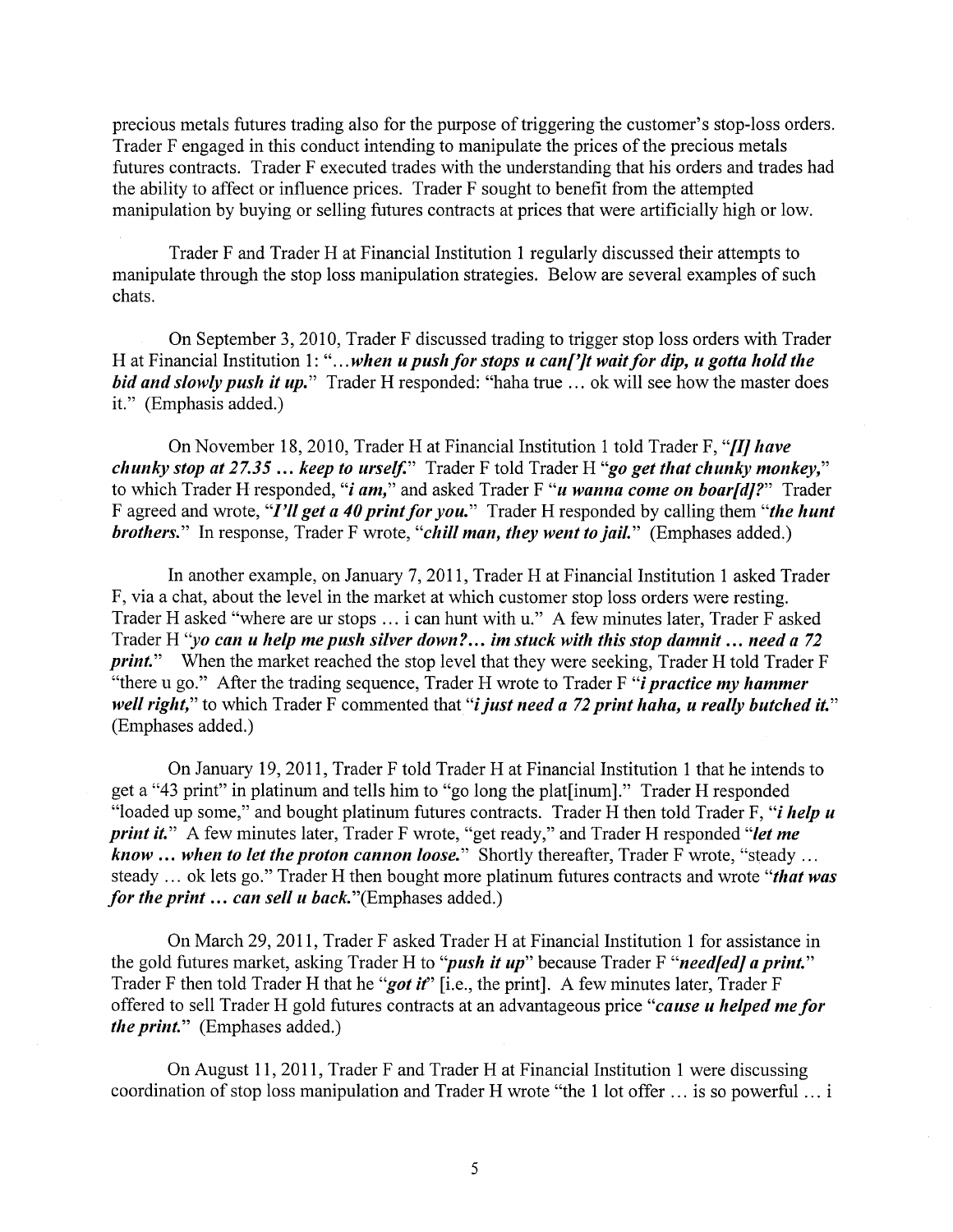love it." Trader F responded, "it *depends what kinda mkt* ... *sometimes u use muscle ... sometimes u use blade* ... *this is blade* ... *but then two guys doing it like this together is small muscle and blade."* Trader H responded, *''yeah* ... *dude* ... *i like it* ... *double dragon."*  (Emphases added.)

As reflected in these communications and other evidence, Trader F at UBS on occasion colluded with and coordinated his trading with Trader H at Financial Institution 1, in an attempt to manipulate the precious metals futures markets.

### **3. UBS's Self-Reporting, Cooperation and Remediation**

During the course of an internal investigation, UBS discovered potential misconduct , of which the Division was previously unaware. After discovering that misconduct, UBS promptly self-reported the misconduct to the Division and continued its internal investigation.

During its investigation, UBS, among other things, notified the Division of potential misconduct as it uncovered it and provided the Division timely updates on its internal investigation on a rolling basis; disclosed to the Division pertinent facts relevant to that misconduct, including facts related to involvement of individuals; identified specific documents in its productions that were particularly relevant to the misconduct at issue, and provided the Division information relating to the provenance of the documents.

UBS also proactively worked to remediate and enhance its compliance systems and policies related to spoofing in precious metals futures contracts, and futures contracts generally.

Due to UBS's self-reporting, cooperation, and remediation, the civil monetary penalty imposed by the Commission has been substantially reduced from the otherwise applicable penalty.

### III.

### **LEGAL DISCUSSION**

# **A. Attempted Manipulation of the Price of Precious Metals Futures Contracts, in Violation of Section 9{a)(2) of the Act; Sections 6(c) and 6(d) of the Act (for Conduct Occurring Prior to August 15, 2011); Sections 6(c)(1), 6(c)(3) and 6(d) of the Act and Regulations 180.1 and 180.2 (for Conduct Occurring On or After August 15, 2011)**

Together, Sections  $6(c)$ ,  $36(d)$  and  $9(a)(2)$  of the Act prohibit acts of manipulation and attempted manipulation. 7 U.S.C. §§ 9, 13b, 13(a)(2) (2012). Section 9(a)(2) of the Act makes it unlawful for "[a]ny person to manipulate or attempt to manipulate the price of any commodity in interstate commerce, or for future delivery on or subject to the rules of any registered entity." 7 U.S.C. § 13(a)(2) (2012).

 $\overline{3}$ 

Section  $6(c)$  was amended effective August 15, 2011.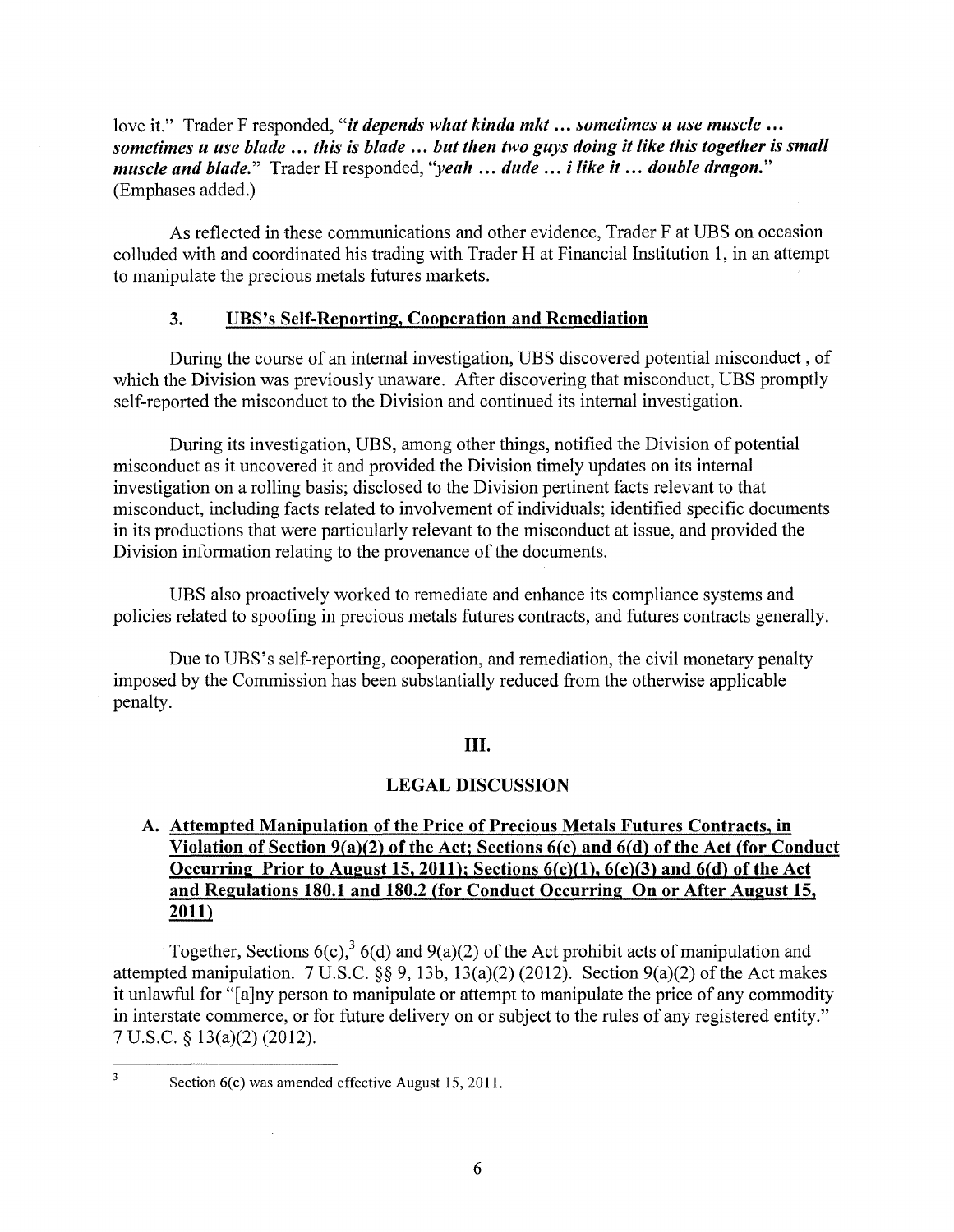For conduct prior to August 15, 2011, Section 6(c) and (d) of the Act authorizes the Commission to serve a complaint and provide for the imposition of, among other things, civil monetary penalties and cease and desist orders if the Commission "has reason to believe that any person ... has manipulated or attempted to manipulate the market price of any commodity, in interstate commerce, or for future delivery on or subject to the rules of any registered entity, ... or otherwise is violating or has violated any of the provisions of [the] Act." 7 U.S.C. §§ 9, 13b (2006).

For conduct occurring on or after August 15, 2011, the Commission is authorized to serve a complaint and impose penalties and cease and desist orders with regard to manipulation and attempted manipulation in violation of the broader amended provisions of Sections  $6(c)(1)$ and  $6(c)(3)$  of the Act, 7 U.S.C. § 9(1), (3) (2012), and the Regulations implementing those provisions. Section  $6(c)(1)$  of the Act prohibits the use or attempted use of any manipulative device in connection with any swap or contract of sale of any commodity in interstate commerce, or for future delivery,  $7 \text{ U.S.C.}$  §  $9(1)$  (2012), and Regulation 180.1(a)(1), 17 C.F.R. § 180.1(a)(1) (2017), makes it "unlawful  $\dots$ , directly or indirectly, in connection with any swap, or contract of sale of any commodity in interstate commerce, or contract for future delivery on or subject to the rules of any registered entity, to . . . (1) [u]se . . . or attempt to use . . . any manipulative device, scheme or artifice to defraud . . . ." Section  $6(c)(3)$  of the Act prohibits the manipulation or attempted manipulation of the price of any commodity in interstate commerce, 7 U.S.C. § 9(3) (2012), and Regulation 180.2, 17 C.F.R. § 180.2 (2017), makes it "unlawful ... directly or indirectly, to manipulate or attempt to manipulate the price of any swap, or of any commodity in interstate commerce, or for future delivery on or subject to the rules of any registered entity."

As described above, UBS AG, by and through the acts of the Traders, attempted to manipulate the price of precious metals futures contracts by utilizing a variety of manual spoofing techniques, in violation of Section 9(a)(2) of the Act, 7 U.S.C. § 13(a)(2) (2012); Sections 6(c) and 6(d) of the Act, 7 U.S.C. §§ 9, 13b (2006), for conduct occurring prior to August 15, 2011; and Sections  $6(c)(1)$ ,  $6(c)(3)$  and  $6(d)$  of the Act, 7 U.S.C. §§ 9(1), 9(3), 13b (2012), and Regulations 180.1 and 180.2, 17 C.F.R. §§ 180.1, 180.2 (2017), for conduct occurring on or after August 15, 2011.

Furthermore, UBS, by and through the conduct of Trader F, attempted to manipulate the price of precious metals futures contracts by engaging in scheme to trigger customer stop-loss orders, in violation of Section 9(a)(2) of the Act, 7 U.S.C. § 13(a)(2) (2012); Sections 6(c) and 6(d) of the Act, 7 U.S.C. §§ 9, 13b (2006), for conduct occurring prior to August 15, 2011; Sections 6(c)(l), 6(c)(3) and 6(d) of the Act, 7 U.S.C. §§ 9(1), 9(3), 13b (2012), and Regulations 180.1 and 180.2, 17 C.F.R. §§ 180.1, 180.2 (2017), for conduct occurring on or after August 15, 2011.

# **B. Spoofing in the Precious Metals Futures Markets, in Violation of Section 4c(a)(5)(C) of the Act**

Section  $4c(a)(5)$  of the Act makes it unlawful for "[a]ny person to engage in any trading, practice, or conduct on or subject to the rules of a registered entity that ... is, is of the character of, or is commonly known to the trade as, 'spoofing' (bidding or offering with the intent to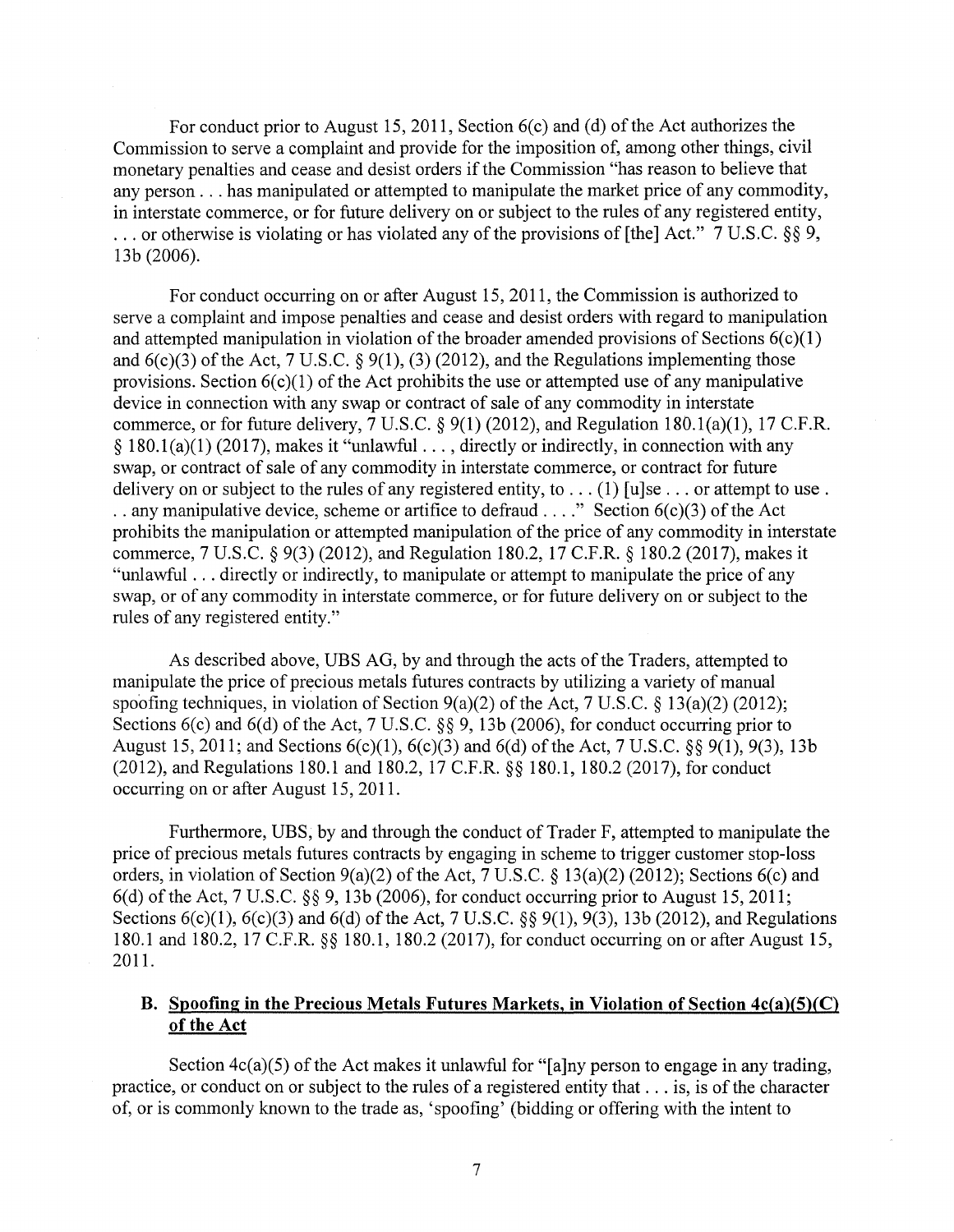cancel the bid or offer before execution)." 7 U.S.C. § 6c(a)(5)(C) (2012). *See also United States v. Coscia,* 866 F.3d 782, 793 (7th Cir. 2017) (holding that because the CEA clearly defines spoofing, it provides adequate notice of prohibited conduct).

As described above, UBS AG, by and through the acts of the Traders, entered bids or offers on a registered entity with the intent to cancel the bids or offers before execution, in violation of Section 4c(a)(5)(C) of the Act. *See, e.g., In re Posen,* CFTC No. 17-20, 2017 WL 3216576, at \*2 (July 26, 2017) (consent order) (manual trader "entered into thousands of bids or offers on a registered entity with the intent to cancel the bids or offers before execution in violation of Section 4c(a)(5)(C) of the Act"); *CFTC v. Oystacher,* 203 F. Supp. 3d 934, 942 (N.D. Ill. 2016) (denying motion for judgment on the pleadings, holding that allegations of placing "both bids and offers with the intent to cancel those bids or offers before execution" constitutes "trading behavior [that] falls within the Spoofing Statute's defined prohibition"); *CFTC v. Nav Sarao Futures Ltd.,* No. 15-3398, 2016 WL 8257513, at \*10 (N.D. Ill. Nov. 14, 2016) (consent order) (finding that defendants engaged in spoofing techniques by, among other things, "plac[ing] tens of thousands of bids and offers for the E-Mini S&P contract with the intent of cancelling those bids and offers before execution (i.e., Spoof Orders)"); *CFTC v. Khara,* No. 15-CV-03497, ECF 35 at 6 (S.D.N.Y. Mar. 31, 2016) (consent order) (finding that "Defendants ... engaged in unlawful disruptive trading practices or conduct in the gold and silver futures markets ... that were, were of the character of, or were commonly known to the trade as 'spoofing' (bidding and offering with the intent to cancel the bid or offer before execution)").

## **C. UBS AG Is Liable for the Acts of Its Agents**

Section  $2(a)(1)(B)$  of the Act, 7 U.S.C. §  $2(a)(1)(B)$  (2012), and Regulation 1.2, 17 C.F.R. § 1.2 (2017), provide that "[t]he act, omission, or failure of any official, agent, or other person acting for any individual, association, partnership, corporation, or trust within the scope of his employment or office shall be deemed the act, omission, or failure of such individual, association, partnership, corporation, or trust." Pursuant to Section  $2(a)(1)(B)$  of the Act and Regulation 1.2, strict liability is imposed on principals for the actions of their agents. *See, e.g., Rosenthal & Co. v. CFTC,* 802 F.2d 963, 966 (7th Cir. 1986); *CFTC v. Byrnes,* 58 F. Supp. 3d 319,324 (S.D.N.Y. 2014).

The acts, omissions, and failures of the Traders occurred within the course and scope of their employment, office, or agency with UBS AG; therefore, pursuant to Section  $2(a)(1)(B)$  of the Act, and Regulation 1.2, UBS AG is liable for the acts, omissions, and failures of the Traders in violation of the provisions of the Act and Regulations cited above.

### **IV.**

### **FINDINGS OF VIOLATIONS**

Based on the foregoing, the Commission finds that UBS AG violated the Act and Regulations, as follows:

(i) UBS AG attempted to manipulate prices, in violation of: Section  $9(a)(2)$  of the Act; 7 U.S.C. § 13(a)(2) (2012); Sections 6(c) and 6(d) of the Act, 7 U.S.C. §§ 9, 13b (2006),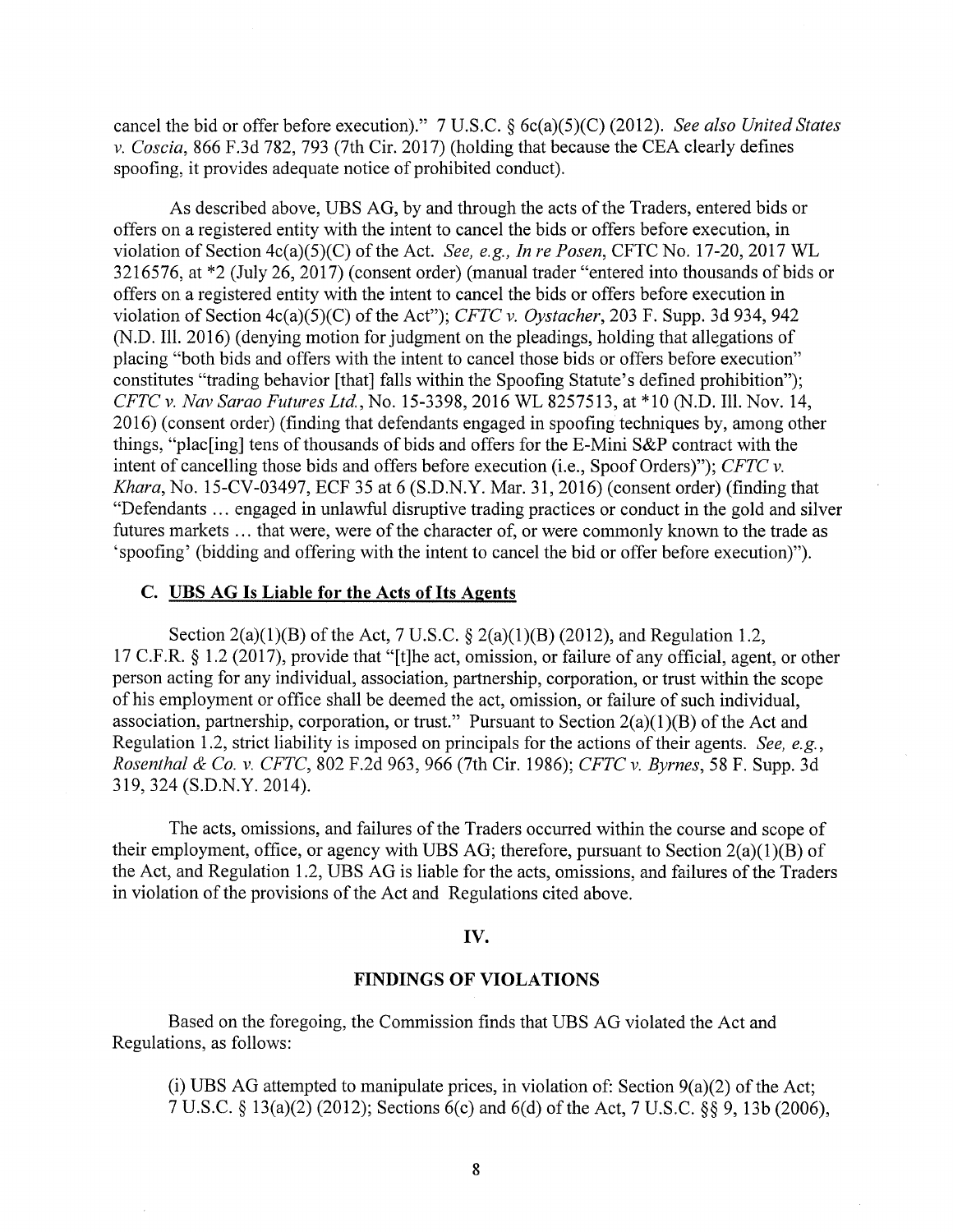for conduct occurring prior to August 15, 2011; and Sections  $6(c)(1)$ ,  $6(c)(3)$  and  $6(d)$  of the Act, 7 U.S.C. §§ 9(1), 9(3), 13b (2012), and Regulations 180.1 and 180.2, 17 C.F.R. §§ 180.1, 180.2 (2017), for conduct occurring on or after August 15, 2011; and

(ii) UBS AG engaged in spoofing in the precious metals futures markets in violation of Section  $4c(a)(5)$  of the Act, 7 U.S.C. §  $6c(a)(5)(C)$  (2012), for conduct occurring on or after July 16, 2011.

#### **V.**

## **OFFER OF SETTLEMENT**

Respondent has submitted the Offer in which it:

- A. Acknowledges receipt of service of this Order;
- B. Admits the jurisdiction of the Commission with respect to all matters set forth in this Order and for any action or proceeding brought or authorized by the Commission based on violation of or enforcement of this Order;

C. Waives:

- 1. The filing and service of a complaint and notice of hearing;
- 2. A hearing;
- 3. All post-hearing procedures;
- 4. Judicial review by any court;
- 5. Any and all objections to the participation by any member of the Commission's staff in the Commission's consideration of the Offer;
- 6. Any and all claims that it may possess under the Equal Access to Justice Act, 5 U.S.C. § 504 (2012) and 28 U.S.C. § 2412 (2012), and/or the rules promulgated by the Commission in conformity therewith, Part 148 of the Commission's Regulations, 17 C.F.R. pt. 148 (2017), relating to, or arising from, this proceeding;
- 7. Any and all claims that it may possess under the Small Business Regulatory Enforcement Fairness Act of 1996, Pub. L. No. 104-121, §§ 201-253, 110 Stat. 847, 857-874 (codified as amended in scattered sections of 5 U.S.C. and 15 U.S.C.), relating to, or arising from, this proceeding; and
- 8. Any claims of Double Jeopardy based on the institution of this proceeding or the entry in this proceeding of any order imposing a civil monetary penalty or any other relief;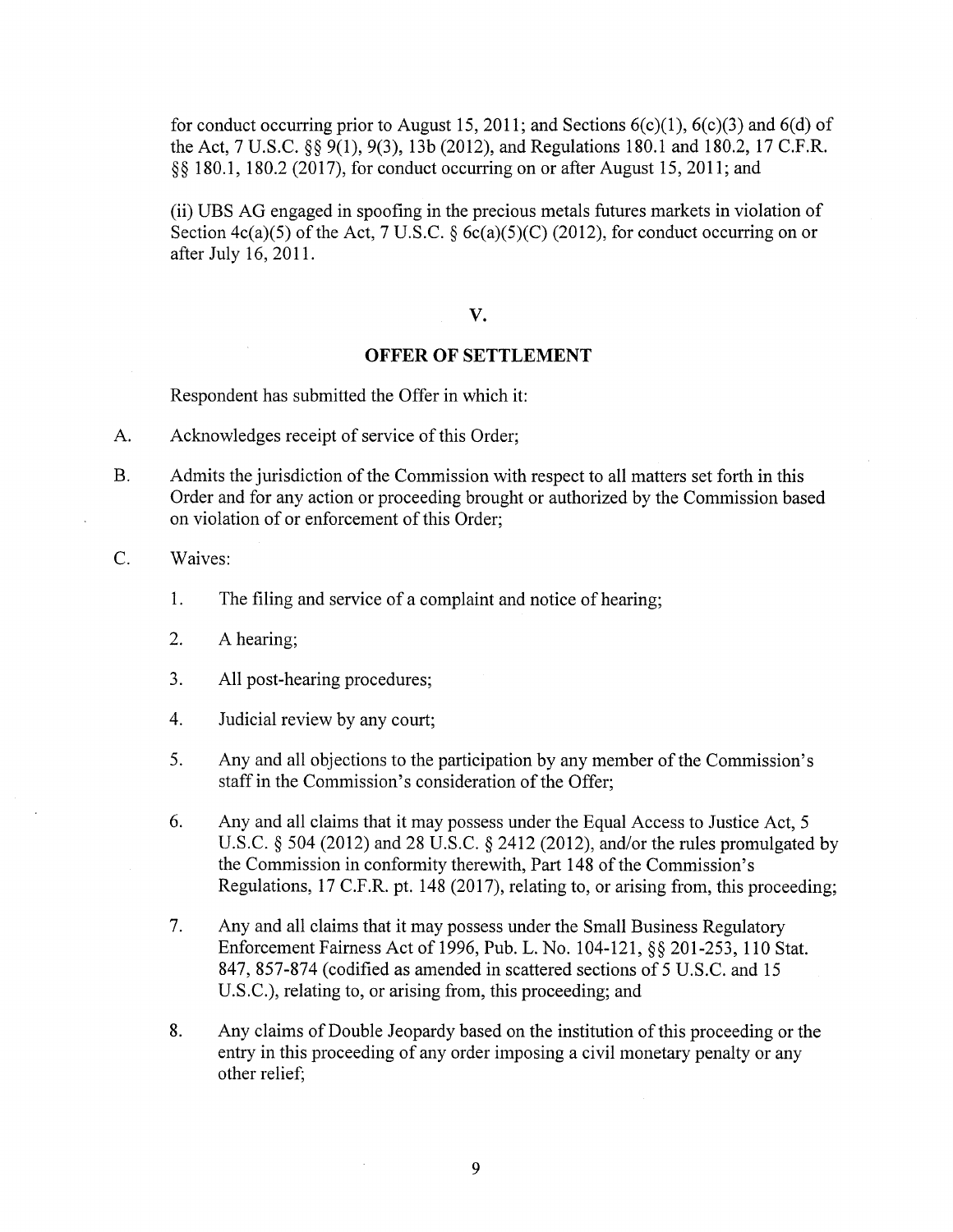- D. Stipulates that the record basis on which this Order is entered shall consist solely of the findings contained in this Order to which Respondent has consented in the Offer;
- E. Requests, for the reasons set forth in Respondent's letter dated January 22, 2018 ("Request Letter"), that the Commission advise that, under the circumstances, disqualification under Rule 262(a) of Regulation A and Rule  $506(d)(1)$  of Regulation D of the Securities & Exchange Commission ("SEC"), 17 C.F.R. §§ 230.262(a),  $230.506(d)(1)$  (2017), should not arise as a consequence of this Order;
- F. Consents, solely on the basis of the Offer, to the Commission's entry of this Order that:
	- 1. Makes findings by the Commission that:

(i) UBS AG attempted to manipulate prices in violation of: Section  $9(a)(2)$  of the Act, 7 U.S.C. § 13(a)(2) (2012); Sections 6(c) and 6(d) of the Act, 7 U.S.C. §§ 9, 13b (2006), for conduct occurring prior to August 15, 2011; and Sections  $6(c)(1)$ ,  $6(c)(3)$  and  $6(d)$  of the Act, 7 U.S.C. §§ 9(1), 9(3), 13b (2012), and Regulations 180.1 and 180.2, 17 C.F.R. §§ 180.1, 180.2 (2017), for conduct occurring on or after August 15, 2011; and

(ii) UBS AG engaged in spoofing in the precious metals futures markets in violation of Section  $4c(a)(5)$  of the Act, 7 U.S.C. § 6c(a)(5)(C) (2012), for conduct occurring on or after July 16, 2011.

- 2. Orders Respondent to cease and desist from violating the Act and Regulations, as set forth below;
- 3. Orders Respondent to pay a civil monetary penalty in the amount of fifteen million dollars (\$15,000,000), within ten (10) days of the date of entry of this Order. If the CMP Obligation is not paid in full within ten (10) days of the date of entry of the Order, then post-judgment interest shall accrue on the CMP Obligation beginning on the date of entry of the Order and shall be determined by using the Treasury Bill rate prevailing on the date of entry of the Order pursuant to 28 U.S.C. § 1961 (2012).
- 4. Orders Respondent and its successors and assigns to comply with the conditions and undertakings consented to in the Offer and as set forth in Part VI of this Order; and
- 5. Advises that, under the circumstances, disqualification under Rule 262(a) of Regulation A and Rule  $506(d)(1)$  of Regulation D of the SEC should not arise as a consequence of this Order.

Upon consideration, the Commission has determined to accept the Offer.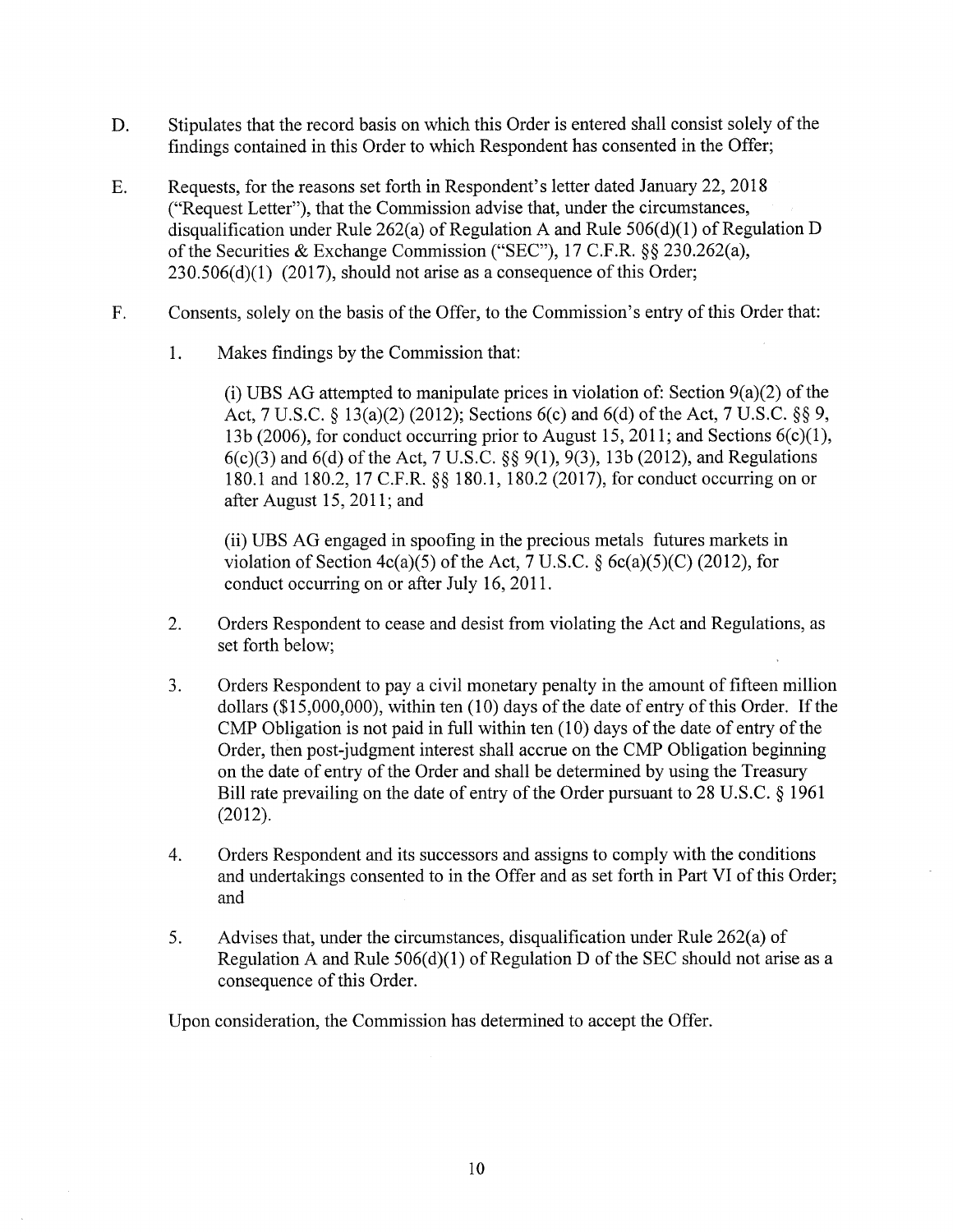# **VI.**

## **ORDER**

# **Accordingly, IT IS HEREBY ORDERED THAT:**

- A. Respondent and its successors and assigns shall cease and desist from violating:
	- 1. Sections 6(c)(l), 6(c)(3), 6(d) and 9(a)(2) of the Act, 7 U.S.C. §§ 9(1), 9(3), 13b, 13(a)(2) (2012), and Regulations 180.1 and 180.2, 17 C.F.R. §§ 180.1, 180.2 (2017); and
	- 2. Section 4c(a)(5) of the Act, 7 U.S.C. § 6c(a)(5)(C) (2012).
- B. Respondent shall pay a civil monetary penalty in the amount of fifteen million dollars (\$15,000,000) ("CMP Obligation"), within ten (10) days of the date of the entry of this Order. If the CMP Obligation is not paid in full within ten ( 10) days of the date of entry of this Order, then post-judgment interest shall accrue on the CMP Obligation beginning on the date of entry of this Order and shall be determined by using the Treasury Bill rate prevailing on the date of entry of this Order pursuant to 28 U.S.C. § 1961 (2012).

Respondent shall pay the CMP Obligation by electronic funds transfer, U.S. postal money order, certified check, bank cashier's check, or bank money order. If payment is to be made other than by electronic funds transfer, then the payment shall be made payable to the Commodity Futures Trading Commission and sent to the address below:

> Commodity Futures Trading Commission Division of Enforcement ATTN: Accounts Receivables DOT/FAA/MMAC/AMZ-341 CFTC/CPSC/SEC 6500 S. MacArthur Blvd. Oklahoma City, OK 73169 ( 405) 954-7262 (office) (405) 954-1620 (fax) marie.thorn@faa.gov

If payment is to be made by electronic funds transfer, Respondent shall contact Marie Thorn or her successor at the above address to receive payment instructions and shall fully comply with those instructions. Respondent shall accompany payment of the CMP Obligation with a cover letter that identifies the paying Respondent and the name and docket number of this proceeding. The paying Respondent shall simultaneously transmit copies of the cover letter and the form of payment to the Chief Financial Officer, Commodity Futures Trading Commission, Three Lafayette Centre, 1155 21st Street, NW, Washington, D.C. 20581.

C. Respondent and its successors and assigns shall comply with the following conditions and undertakings set forth in the Offer: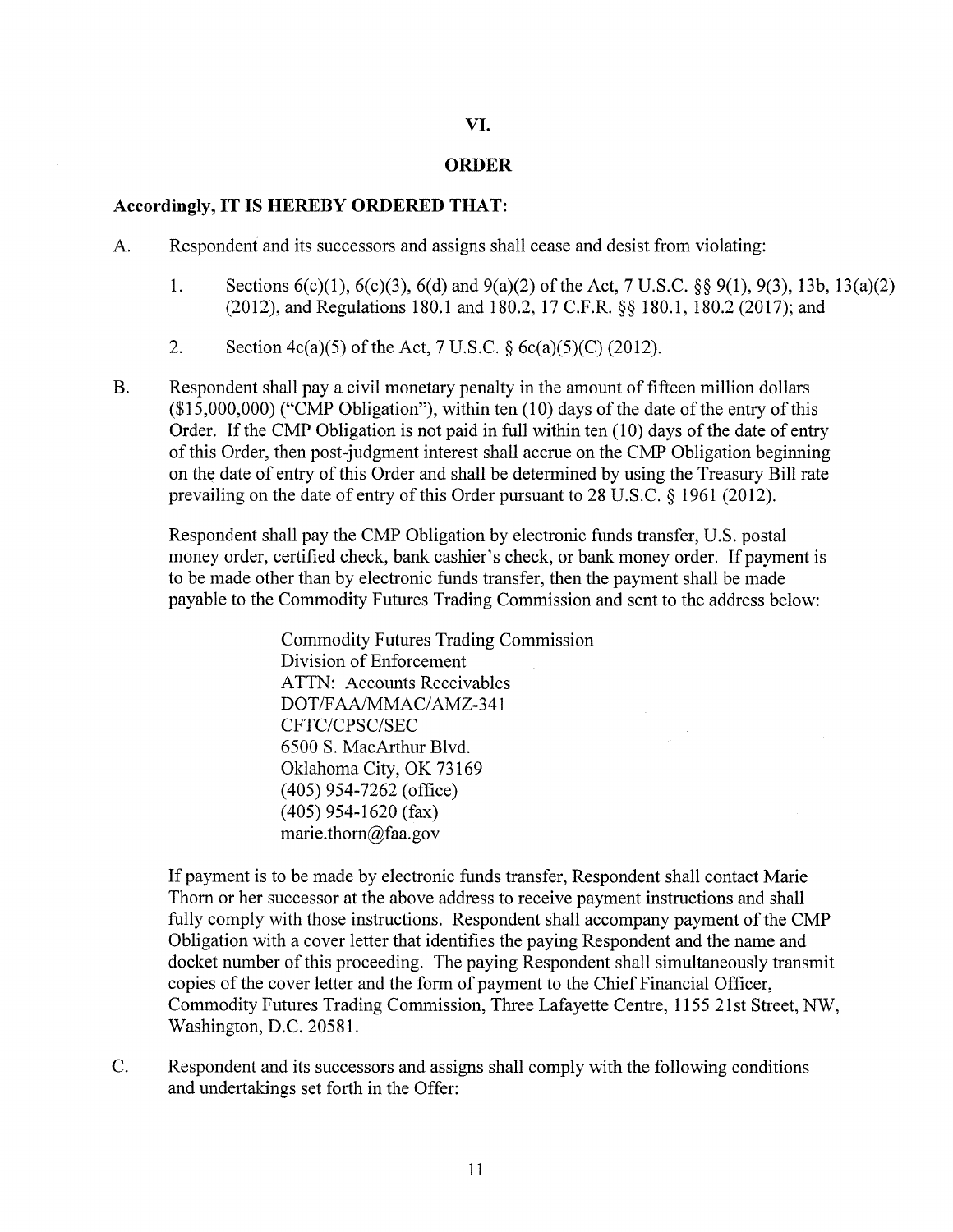- 1. Public Statements: Respondent agrees that neither it nor any of its successors and assigns, agents or employees under its authority or control shall take any action or make any public statement denying, directly or indirectly, any findings or conclusions in this Order or creating, or tending to create, the impression that this Order is without a factual basis; provided, however, that nothing in this provision shall affect Respondent's: (i) testimonial obligations; or (ii) right to take legal positions in other proceedings to which the Commission is not a party. Respondent and its successors and assigns shall comply with this agreement, and shall undertake all steps necessary to ensure that all of its agents and/or employees under their authority or control understand and comply with this agreement.
- 2. Procedures and Controls to Detect Spoofing Activity: Respondent shall continue to implement systems and controls reasonably designed to detect spoofing activity by its traders on or subject to the rules of a registered entity, such as the systems and controls Respondent developed and implemented in response to the Traders' spoofing activity. These systems and controls shall, at a minimum, be designed to detect and generate a report regarding patterns of trading that might constitute spoofing activity. Respondent's personnel shall promptly review such reports and follow up as necessary to determine whether spoofing activity has occurred.
- 3. Training: Respondent shall maintain its training program that provides training, at least annually, addressing the legal requirements of the Act with regard to spoofing, manipulation and attempted manipulation, to be given to all employees trading on behalf of Respondent or other affiliated entities who submit any orders on futures markets, and their supervisors.
- 4. Cooperation with the Commission: Respondent shall continue to cooperate fully and expeditiously with the Commission, including the Division, in this action, and in any current or future Commission investigation or action related thereto. Respondent shall also cooperate with the Commission in any investigation, civil litigation, or administrative matter related to, or arising from, this action. As part of such cooperation, Respondent agrees to:
	- 1. preserve and produce to the Commission in a responsive and prompt manner, as requested by Division Staff, all non-privileged documents, information, and other materials wherever located, subject to applicable laws and regulations, including but not limited to audio files, electronic communications, and trading records and data, in the possession, custody, or control of Respondent;
	- ii. comply fully, promptly, completely and truthfully, subject to any legally recognized privilege or applicable law and regulations, with any inquiries or requests for information and documents by the Commission;
	- iii. identify and authenticate relevant documents and other evidentiary materials, execute affidavits or declarations, and provide a corporate representative to testify completely and truthfully at depositions, trial, and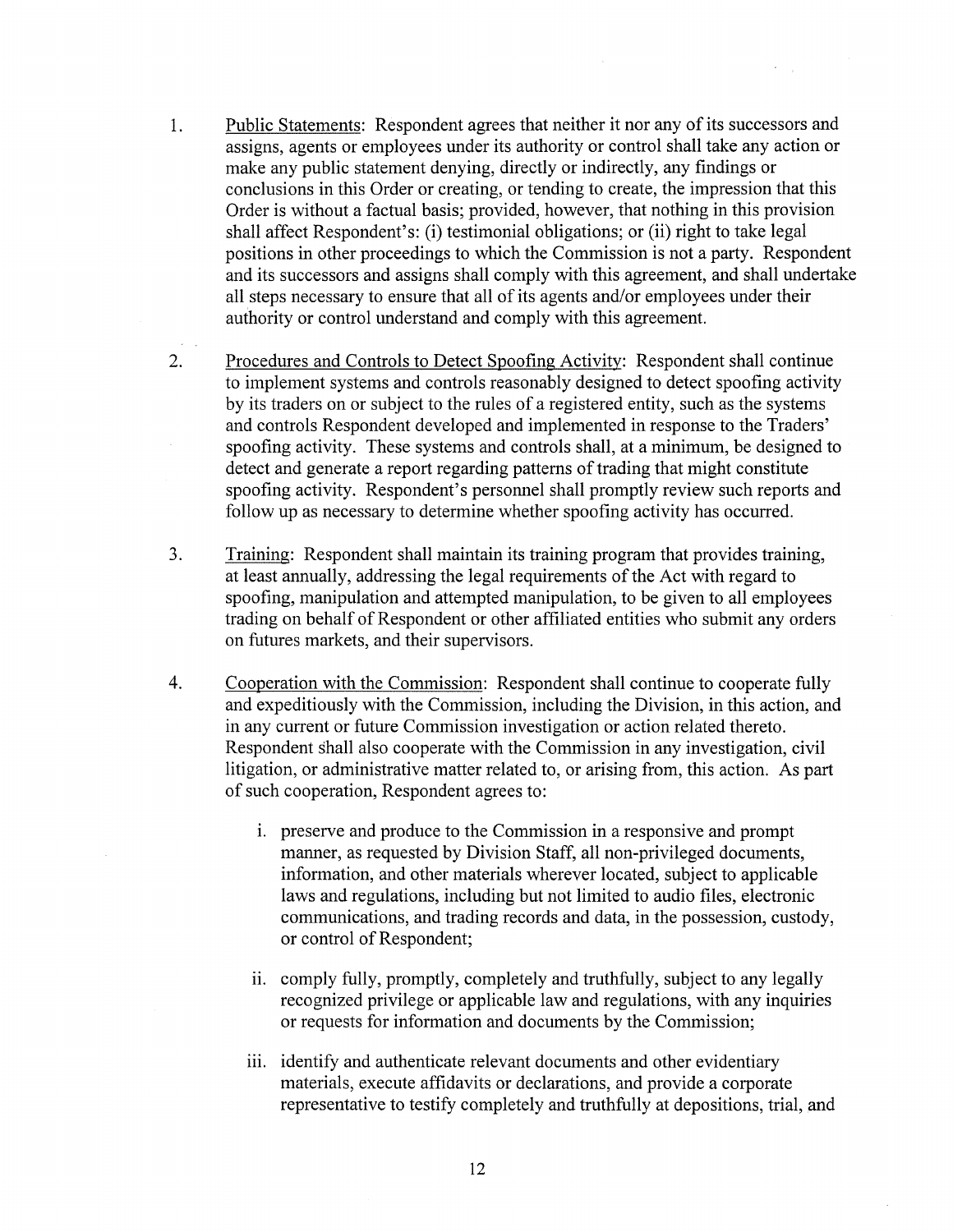other judicial proceedings, when requested to do so by the Division Staff, subject to applicable law and regulations;

- iv. use its best efforts to produce any current (as of the time of the request) officer, director, employee, or agent of UBS, regardless of the individual's location and at such a location that minimizes Commission travel expenditures, to provide assistance at any trial, proceeding, or Commission investigation related to the subject matter of this proceeding, including but not limited to, requests for testimony, depositions, and/or interviews, and to encourage them to testify completely and truthfully in any such proceeding, trial or investigation, subject to applicable law and regulations; and
- v. subject to applicable laws and regulations, use its best efforts to assist in locating and contacting any prior (as of the time of the request) officer, director, employee or agent of UBS.
- 5. Prohibited or Conflicting Undertakings: Should the Undertakings herein be prohibited by, or be contrary to, the provisions of any obligations imposed on Respondent by any presently existing, or hereinafter enacted or promulgated laws, rules, regulations, or regulatory mandates, then Respondent shall promptly transmit notice to the Commission (through the Division) of such prohibition or conflict, and shall meet and confer in good faith with the Commission (through the Division) to reach an agreement regarding possible modifications to the Undertakings herein sufficient to resolve such inconsistent obligations. In the interim, Respondent will abide by the obligations imposed by the laws, rules, regulations, and regulatory mandates. Nothing in these Undertakings shall limit, restrict or narrow any obligations pursuant to the Act or the Commission's Regulations promulgated thereunder, including, but not limited to, Regulations 1.31 and 1.35, 17 C.F.R.§§ 1.31, 1.35 (2017), in effect now or in the future.
- 6. Partial Satisfaction: Respondent understands and agrees that any acceptance by the Commission of any partial payment of Respondent's CMP Obligation shall not be deemed a waiver of its obligation to make further payments pursuant to this Order, or a waiver of the Commission's right to seek to compel payment of any remaining balance.
- D. Based on the nature of the violations; the findings made, and the sanctions, conditions, and undertakings imposed in the Order; and the facts and representations in Respondent's Request Letter, the Commission advises<sup>4</sup> that, under the circumstances, disqualification

Rule 506(d)(l)(iii)(B) disqualifies an issuer from relying on the private offering exemptions provided for in Rule 506 if they or certain related parties are "subject to a final order of ... *[inter alia]* the U.S. Commodity Futures Trading Commission ... that: ... [c]onstitutes a final order based on a violation of any law or regulation that prohibits fraudulent, manipulative, or deceptive conduct." Rule 506(d)(2)(iii), however, provides that disqualification "shall not apply" if the CFTC "advises in writing" that disqualification under Rule 506(d)(l) "should not arise as a consequence of such order." *See also* 17 C.F.R. §§ 262(a)(3)(ii), (b)(3) (parallel provisions under Regulation A); SEC, Exemptions to Facilitate Intrastate and Regional Securities Offerings, 81 Fed. Reg. 83,494, 83,545 (Nov. 21, 2016) (stating that disqualification under Rule 504 arises "absent a waiver or other exception provided in Rule  $506(d)$ ").